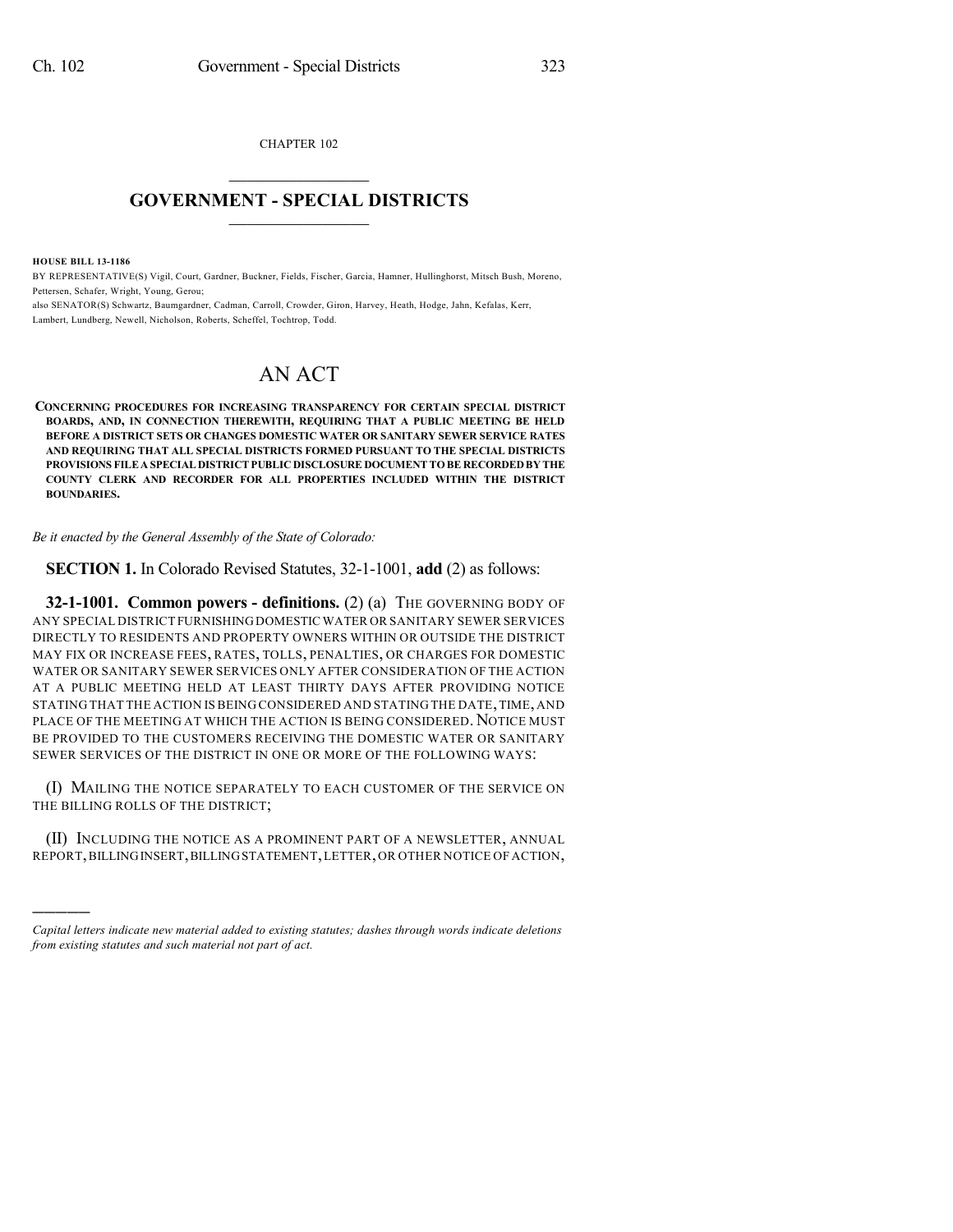OR OTHER INFORMATIONAL MAILING SENT BY THE SPECIAL DISTRICT TO THE CUSTOMERS OF THE DISTRICT;

(III) POSTING THE INFORMATION ON THE OFFICIAL WEB SITE OF THE SPECIAL DISTRICT IF THERE IS A LINK TO THE DISTRICT'S WEB SITE ON THE OFFICIAL WEB SITE OF THE DIVISION; OR

(IV) FOR ANY DISTRICT THAT IS A MEMBER OF A STATEWIDE ASSOCIATION OF SPECIAL DISTRICTS FORMED PURSUANT TO SECTION 29-1-401,C.R.S.,BY MAILING OR ELECTRONICALLY TRANSMITTING THE NOTICE TO THE STATEWIDE ASSOCIATION OF SPECIAL DISTRICTS, WHICH ASSOCIATION SHALL POST THE NOTICE ON A PUBLICLY ACCESSIBLE SECTION OF THE ASSOCIATION'S WEB SITE.

(b) THE POWER TO FIX OR INCREASE FEES, RATES, TOLLS, PENALTIES, OR CHARGES FOR DOMESTIC WATER OR SANITARY SEWER SERVICES IS A LEGISLATIVE POWER OF THE DISTRICT BOARD AND IS NOT CHANGED BY THE PROVISIONS OF THIS SECTION.

(c) NO ACTION TO FIX OR INCREASE FEES, RATES, TOLLS, PENALTIES, OR CHARGES FOR DOMESTIC WATER OR SANITARY SEWER SERVICES MAY BE INVALIDATED ON THE GROUNDS THAT A PERSON DID NOT RECEIVE THE NOTICE REQUIRED BY THIS SECTION IF THE DISTRICT ACTED IN GOOD FAITH IN PROVIDING THE NOTICE. GOOD FAITH IS PRESUMED IF THE DISTRICT PROVIDED THE NOTICE IN ONE OR MORE OF THE WAYS LISTED IN PARAGRAPH (a) OF THIS SUBSECTION (2).

**SECTION 2.** In Colorado Revised Statutes, **add** 32-1-104.8 as follows:

**32-1-104.8. Information statement regarding taxes and debt.** (1) EVERY SPECIAL DISTRICT SHALL RECORD A SPECIAL DISTRICT PUBLIC DISCLOSURE DOCUMENT AND A MAP OF THE BOUNDARIES OF THE DISTRICT WITH THE COUNTY CLERK AND RECORDER OF EACH COUNTY IN WHICH THE DISTRICT IS LOCATED THAT PROVIDES THE FOLLOWING INFORMATION:

(a) THE NAME OF THE DISTRICT;

(b) THE POWERS OF THE DISTRICT AS AUTHORIZED BY SECTION 32-1-1004 AND THE DISTRICT'S SERVICE PLAN OR, AS APPROPRIATE, THE DISTRICT'S STATEMENT OF PURPOSE AS DESCRIBED IN SECTION 32-1-208, CURRENT AS OF THE TIME OF THE FILING;

(c) A STATEMENT INDICATING THAT THE DISTRICT'S SERVICE PLAN OR, AS APPROPRIATE, THE DISTRICT'S STATEMENT OF PURPOSE AS DESCRIBED IN SECTION 32-1-208, WHICH CAN BE AMENDED FROM TIME TO TIME, INCLUDES A DESCRIPTION OF THE DISTRICT'S POWERS AND AUTHORITY,AND THAT A COPY OF THE SERVICE PLAN OR STATEMENT OF PURPOSE IS AVAILABLE FROM THE DIVISION; AND

(d) THE FOLLOWING STATEMENT:

**[NAME OF THE DISTRICT] IS AUTHORIZED BY TITLE 32 OF THE COLORADO REVISED STATUTES TO USE A NUMBER OF METHODS TO RAISE REVENUES FOR CAPITAL NEEDS AND GENERAL OPERATIONS COSTS. THESE METHODS, SUBJECT TO THE LIMITATIONS IMPOSED BY SECTION 20OF ARTICLEXOF THE**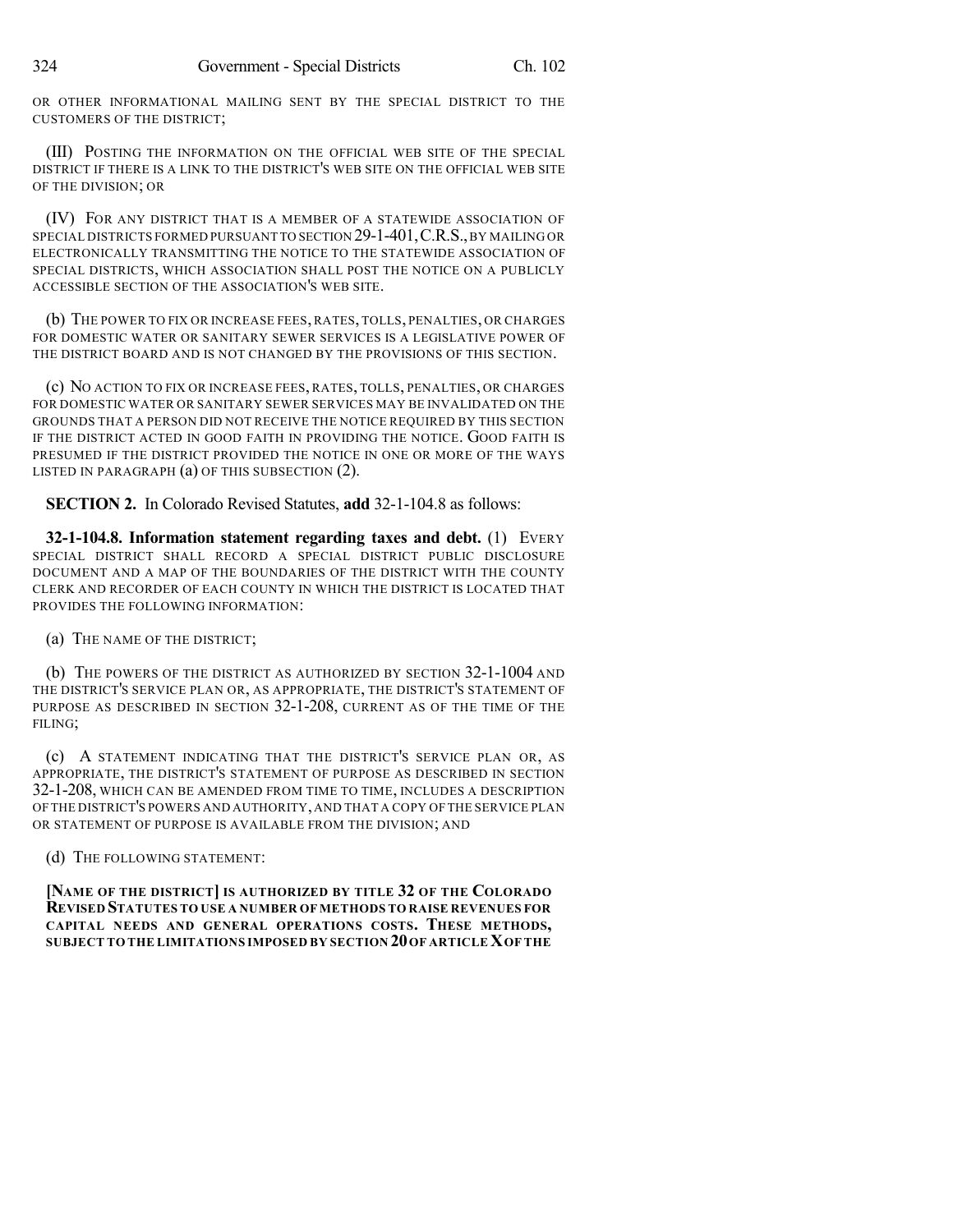**COLORADO CONSTITUTION, INCLUDE ISSUING DEBT, LEVYING TAXES, AND IMPOSING FEES AND CHARGES. INFORMATION CONCERNING DIRECTORS, MANAGEMENT,MEETINGS,ELECTIONS,AND CURRENT TAXES ARE PROVIDED ANNUALLY IN THE NOTICE TO ELECTORS DESCRIBED IN SECTION 32-1-809 (1),COLORADO REVISED STATUTES,WHICH CAN BE FOUND AT THE DISTRICT OFFICE, ON THE DISTRICT'S WEB SITE, ON FILE AT THE DIVISION OF LOCAL GOVERNMENT IN THE STATE DEPARTMENT OF LOCAL AFFAIRS, OR ON FILE AT THE OFFICE OF THE CLERK AND RECORDER OF EACH COUNTY IN WHICH THE SPECIAL DISTRICT IS LOCATED.**

(2) SPECIAL DISTRICTS EXISTING AS OF THE EFFECTIVE DATE OF THIS SUBSECTION (2)SHALLRECORD THE SPECIAL DISTRICT PUBLIC DISCLOSURE DOCUMENT REQUIRED BY SUBSECTION (1) OF THIS SECTION ON OR BEFORE DECEMBER 31, 2014. THE DISCLOSURE DOCUMENT FOR ANY DISTRICT ORGANIZED AFTER THE EFFECTIVE DATE OF THIS SUBSECTION (2), OR FOR ANY INCLUSION OF ADDITIONAL REAL PROPERTY WITHIN AN EXISTING DISTRICT, SHALL BE RECORDED AT THE SAME TIME THE DECREE OR ORDER CONFIRMING THE ACTION IS RECORDED AS REQUIRED BY SECTION 32-1-105. THE REQUIREMENT TO RECORD THE DISCLOSURE DOCUMENT MAY BE ENFORCED BY THE BOARD OF COUNTY COMMISSIONERS OR THE GOVERNING BODY OF ANY MUNICIPALITY THAT HAS APPROVED THE SERVICE PLAN OF THE DISTRICT IN THE SAME MANNER AS THE ENFORCEMENT OF INFORMATION REPORTING REQUIREMENTS UNDER SECTION 32-1-209. NOTWITHSTANDING ANY OTHER PROVISION OF THIS SECTION,FAILURE TO RECORD A DISCLOSURE DOCUMENT DOES NOT INVALIDATE THE ORGANIZATION OF, OR CHANGE THE BOUNDARIES OF, A DISTRICT OR PROVIDE A CAUSE OF ACTION AGAINST THE DISTRICT OR ANY OTHER PERSON, NOR DOES IT INVALIDATE OR REDUCE ANY DEBT ISSUED AT ANY TIME BY THE DISTRICT, NOR DOES IT REDUCE FOR ANY PROPERTY THE MILL LEVY OR ITS RESPONSIBILITY FOR THE PROPORTIONATE SHARE OF THE DISTRICT'S OUTSTANDING DEBT.

(3) THIS SECTION DOES NOT APPLY TO ANY SPECIAL DISTRICT WHILE IT IS ON INACTIVE STATUS UNDER SECTION 32-1-104 (4).

(4) NOTHING CONTAINED IN THE SPECIAL DISTRICT PUBLIC DISCLOSURE DOCUMENT REQUIRED BY THIS SECTION CONSTITUTES THE BASIS FOR A TITLE DEFECT OR CREATION OF AN UNMARKETABLE TITLE.

(5) RECORDING A SPECIAL DISTRICT PUBLIC DISCLOSURE DOCUMENT AND MAP IS SUBJECT TO THE FEE PAYMENT REQUIREMENTS SET FORTH IN SECTION 30-1-103 (1), C.R.S.

**SECTION 3.** In Colorado Revised Statutes, 32-1-104, **add** (3) (d) as follows:

**32-1-104. Establishment of a special districts file.** (3) (d) A SPECIAL DISTRICT SHALL NOT RETURN TO ACTIVE STATUS UNTIL IT HAS FILED AN INFORMATION STATEMENT UNDER SECTION 32-1-104.8.

**SECTION 4. Act subject to petition - effective date - applicability.** (1) This act takes effect at 12:01 a.m. on the day following the expiration of the ninety-day period after final adjournment of the general assembly (August 7, 2013, if adjournment sine die is on May 8, 2013); except that, if a referendum petition is filed pursuant to section 1 (3) of article  $\dot{V}$  of the state constitution against this act